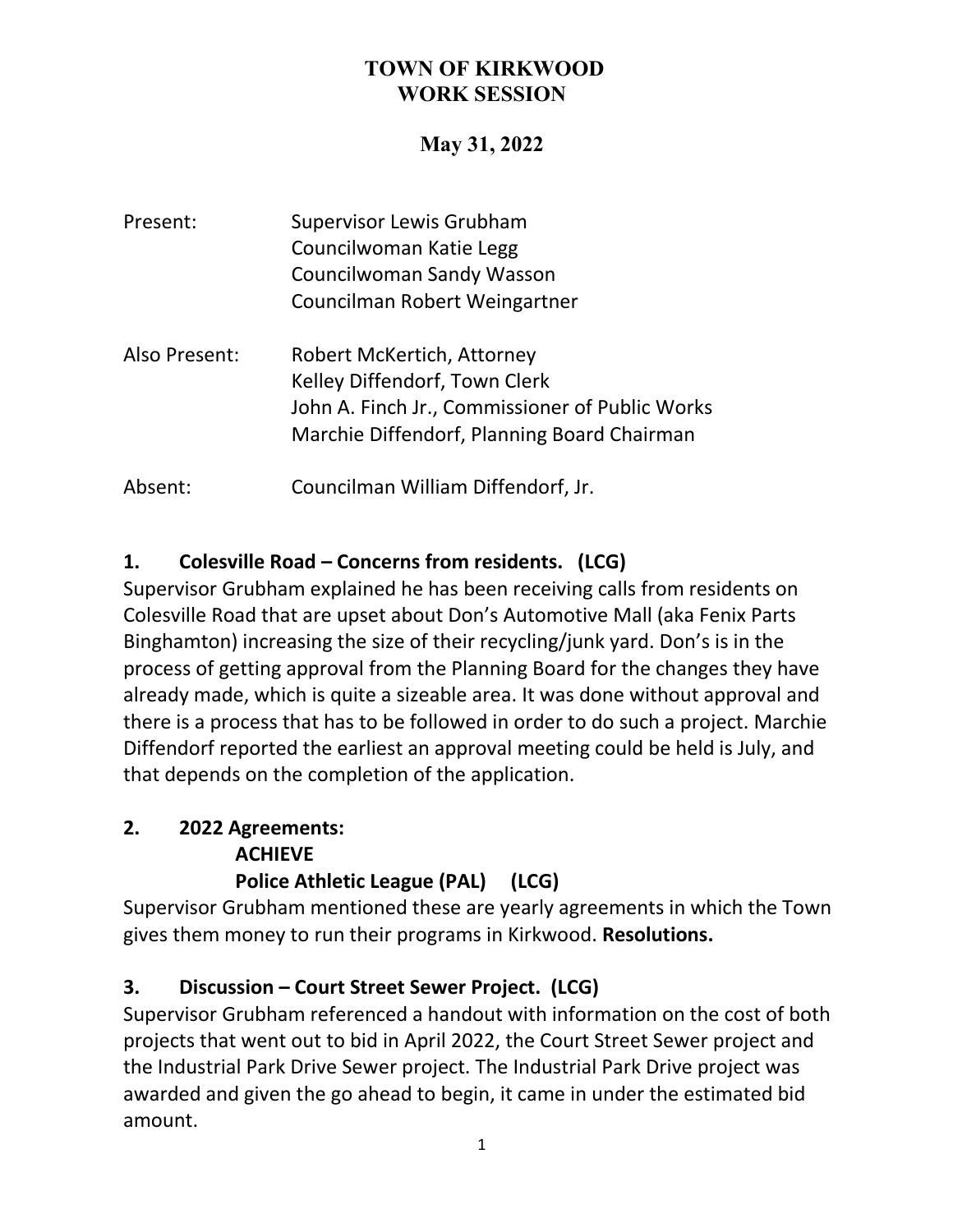### **TOWN OF KIRKWOOD WORK SESSION**

# **May 31, 2022**

The Court Street project was put on hold because a main water line is in the way of getting to the sewer line. The bid quotes that came in did not include moving the water line before the sewer line work could be done, therefore those quotes are no longer valid. The water line needs to be moved from Court Street to Barlow Road, it will run across the property that includes Subway and Beer Thirty. The estimated cost to move the water line is approximately \$78,000. The total cost for the entire Court Street project is estimated at \$295,400 and will have to go out to bid again.

It's very important to get this done, that sewer line is our main line through that area and it's not in very good shape. The money for this project will be coming from the Rescue Plan. After both of these projects are complete and paid for there will be a remaining balance of approximately \$160,000 in Rescue Plan money.

#### **Resolution.**

#### **4. Discussion – River Park Veterans Memorial. (LCG)**

Supervisor Grubham discussed repairing the Veterans Memorial at Veterans River Park. York Landscape came in with the lowest quote at \$4,570 to straighten the wall, re-cap the top layer, and replace any blocks that are bad. This is just repairing what is there, no additional features will be added. **Resolution.**

**5. Discussion – Request from Chad Moran to attend Southern Tier Home Builders and Remodelers Association training on June 1-2, 2022 at Tioga Downs Conference Center at a cost of \$120.00. (LCG) Resolution.**

### **6. Discussion – Repair a pump at the Main Sewer Station. (JAF)**

John Finch discussed a quote he received from Pump Service and Supply of Troy, Inc. to repair an older sub pump that was just replaced with a new pump and keep the older one as a spare pump. The original plan was to buy a new pump each year for four years until they all were upgraded. All four pumps do not run at the same time unless there's an extreme amount of heavy water flow. With that said, John Finch feels that having a spare pump on hand is needed due to